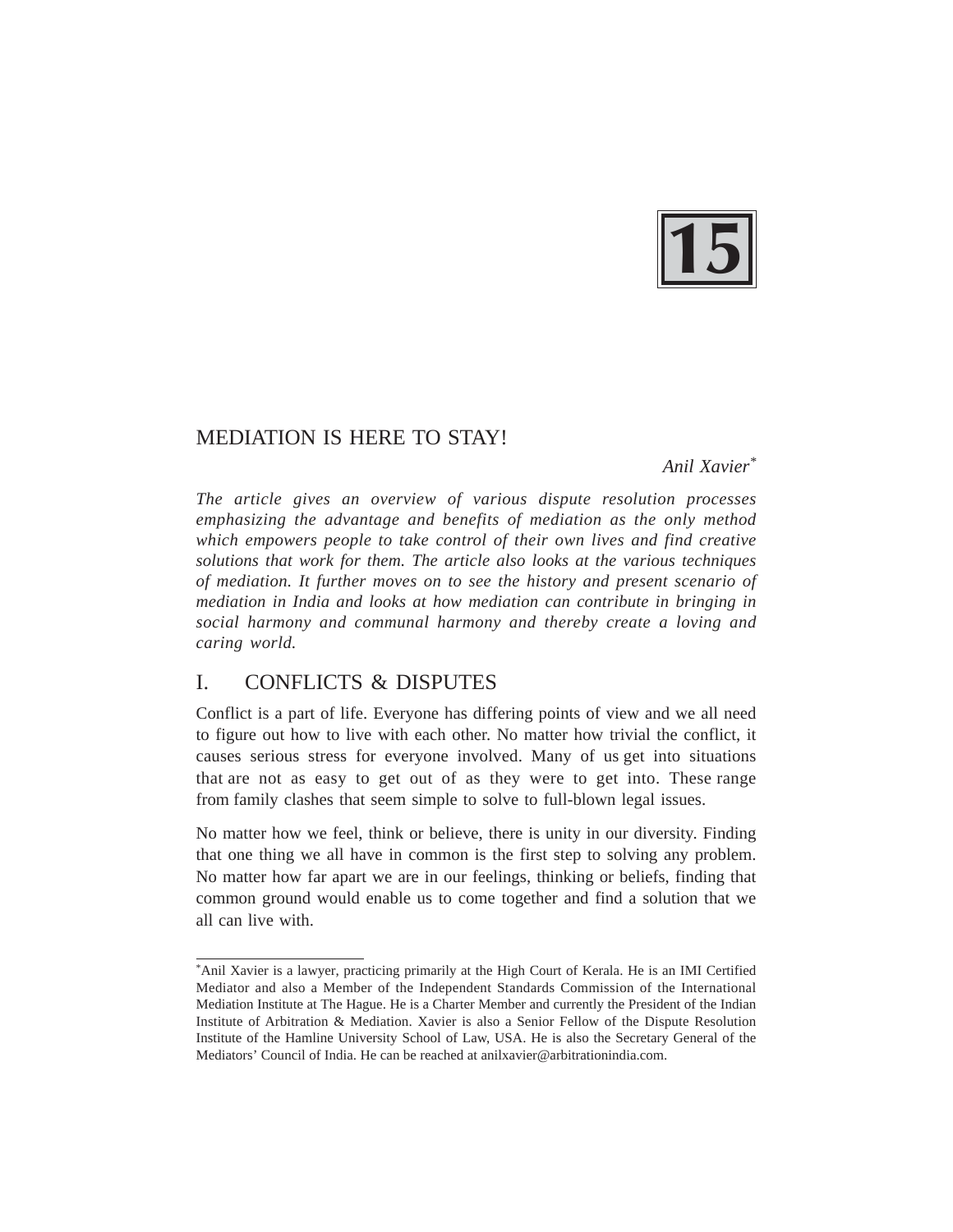People with problems, suffers from mental trauma and obviously yearns relief as quickly as possible preferably in an inexpensive way.

Most people imagine a dramatic courtroom battle when they think of resolving legal issues. What they may not realize is that court is not always the best place to settle a dispute between private parties. Former US Supreme Court Chief Justice Warren Burger has said, "*The notion that ordinary people want black-robed judges, well dressed lawyers and fine courtrooms as settings to resolve their disputes is incorrect. People with problems, like people with pain, want relief, and they want it as quickly and inexpensively as possible."*<sup>1</sup>

In the past, parties in dispute often felt they had no choice but to take the matter to court. Now, a growing number of people are choosing another option that allows them to avoid the aggravation and expense of a lawsuit. People have started to realize that court is not always the best place to settle their disputes. They are looking at an option to find workable solutions by sitting down and talking face to face. The option is MEDIATION!

## II. BEHIND DISPUTE RESOLUTION

Behind almost every human conflict someone feels dismissed, discounted, disenfranchised or disrespected. Unresolved tensions that may have simmered below the surface can resurface and make situations difficult. Even if angry words are not spoken, an appearance of "peace" may not be truly peaceful at all. Underneath the still waters, there may be a turbulent bed of emotions. Mediation seeks to help parties find an authentic peace. Case adjudication or dispute settlement through conventional litigation system focus on rights and remedies and resolve the case, but not the problem. Mediation focuses on needs, empowerment, restructures perspectives or relationships and seeks to resolve the underlying problem. Law is being utilized as a modality for healing and helping, not only for resolving problems. In our experience, we have seen that "an open mind and an extended hand will always work."

Imagine sitting in a room in one of three chairs. A second chair is filled by someone with whom you are in conflict. The third, by a person whose intention is to provide an empathic structure for what is present in the room. That third person creates a neutral space of openness, listens attentively and openheartedly to each person, acknowledges the universal feelings and needs they are expressing, supports the growing connection between the two as understanding emerges and develops, helps them open to new possibilities as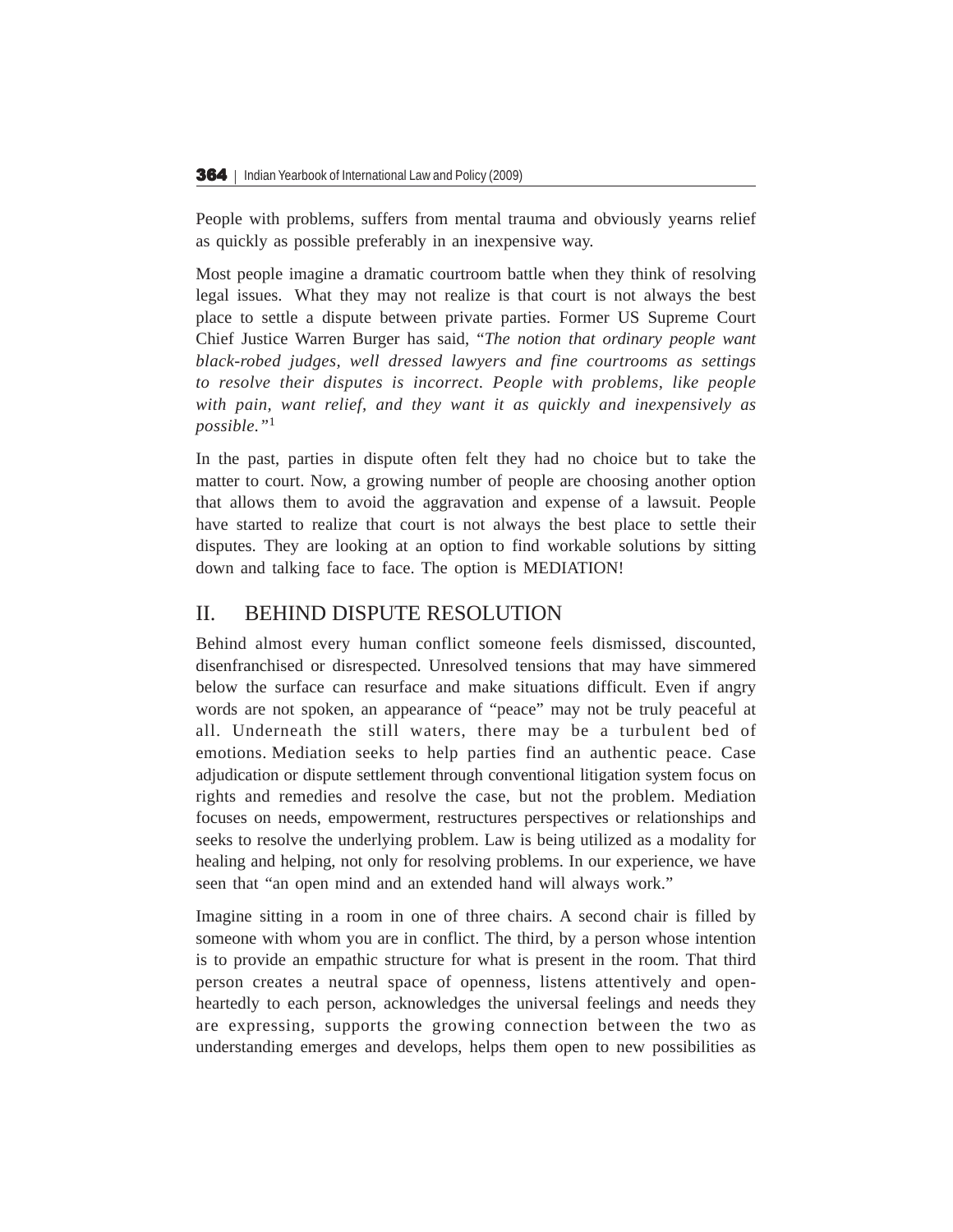they create solutions which take everyone's needs into consideration. That third person is the Mediator.

### III. THE MEDIATOR

They are those who have been trained to work with people in these situations. Mediators, as the name implies, mediate between two people or groups of people and help them to reach a solution which works for everyone involved. Through the confidential private meetings with the parties, the mediator is able to understand the needs of the party and the mediator assists the parties to arrive at a "win-win" situation with an agreement in which the solution to the dispute is favorable to both parties and thus not only resolves the problem but also strengthen the relationship among them by giving a more humane verdict.

*"Blessed are the peacemakers: for they shall be called the children of God",*<sup>2</sup> *t*he words may not be the same, but a similar philosophy exists in all religions. Reconciliation, love and peace have enormous moral, spiritual and ethical value.

Mahatma Gandhi has said, *"My joy was boundless. I had learnt the true practice of law. I had learnt to find out the better side of human nature and to enter men's hearts. I realized the true function of a lawyer was to unite parties riven asunder. The lesson was so indelibly burnt into me that a large part of my time during the 20 years of my practice as a lawyer was occupied in bringing about private compromises of hundreds of cases. I lost nothing thereby – not even money, certainly not my soul*.*"*<sup>3</sup>

## IV. WHAT IS MEDIATION?

Of all mankind's adventures in search of peace and justice, mediation is among the earliest. Long before law was established or courts were organized, or judges had formulated principles of law, man had resorted to mediation for resolving disputes.

Mediation is a process of dispute resolution in which one or more impartial third parties intervenes in a conflict or dispute with the consent of the participants and assists them in negotiating a consensual and informed agreement. It can also be said as a confidential process of negotiations and discussions in which a "neutral" third party or mediator assists in resolving a dispute between two or more parties.

Mediation presents the opportunity to express differences and improve relationships and mutual understanding, whether or not an agreement is reached.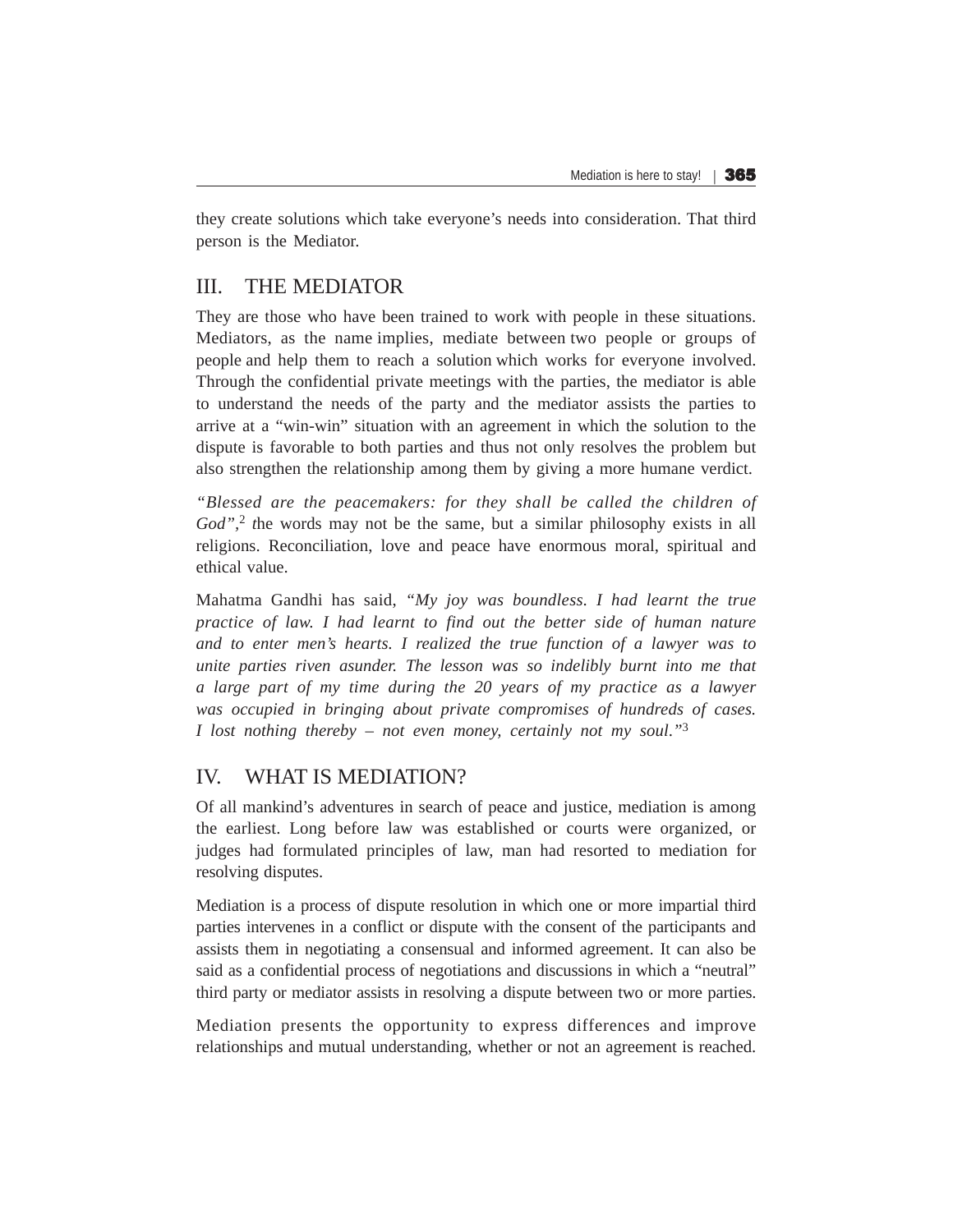It is generally considered to be a non-adversarial approach to the resolution of conflicts or disputes. The general role of the mediator is to facilitate communication between the parties, assist them on focusing on the real issues of dispute and to generate options that meet the respective parties' interests or needs in an effort to resolve the dispute.

The most important feature of Mediation is that it provides a solution that both parties can live with, instead of a verdict imposed by a court. Both parties are involved in suggesting possible solutions to the conflict.

Mediation is based on the voluntary cooperation and good faith participation of all parties. The mediator cannot force the parties to resolve their differences. But the mediator can help the parties reach a solution agreeable to both of them. If the parties work out all or some of their differences, the resolution - or agreement - is put in writing and signed by both the parties. Mediation may be able to plow beneath the surface of frequently vexatious litigations by addressing the underlying conflicts. The mediator acts as a bridge to iron the wrinkles of differences affecting the parties.

Mediation differs from arbitration, in which the third party (arbitrator) acts much like a judge in an out-of-court, less formal setting but does not actively participate in the discussion. Unlike a judge or an arbitrator, a mediator does not decide what is right or wrong or make suggestions about ways to resolve a problem. A mediator seeks to help parties to develop a shared understanding of the conflict and to work toward building a practical and lasting resolution. Mediation serve to identify the disputed issues and to generate options that help disputants reach a mutually-satisfactory resolution. It offers relatively flexible processes; and any settlement reached should have the agreement of all parties. This contrasts with litigation, which normally settles the dispute in favour of the party with the strongest argument.

Mediation is different from counseling, therapy or advocacy. The mediator does not take sides or push for any one solution. Mediators maintain a neutral role. Mediation focuses on the future, not the past, and what will resolve the conflict. Mediation does not replace the need for legal advice or counseling if your "rights" in a situation are the concern.

### V. WHY MEDIATION?

If you have given up on negotiating a settlement of your dispute directly with the other party, mediation may be the best way to solve it. Compared to a lawsuit, mediation is quick, private, fair, and inexpensive. And, if your dispute is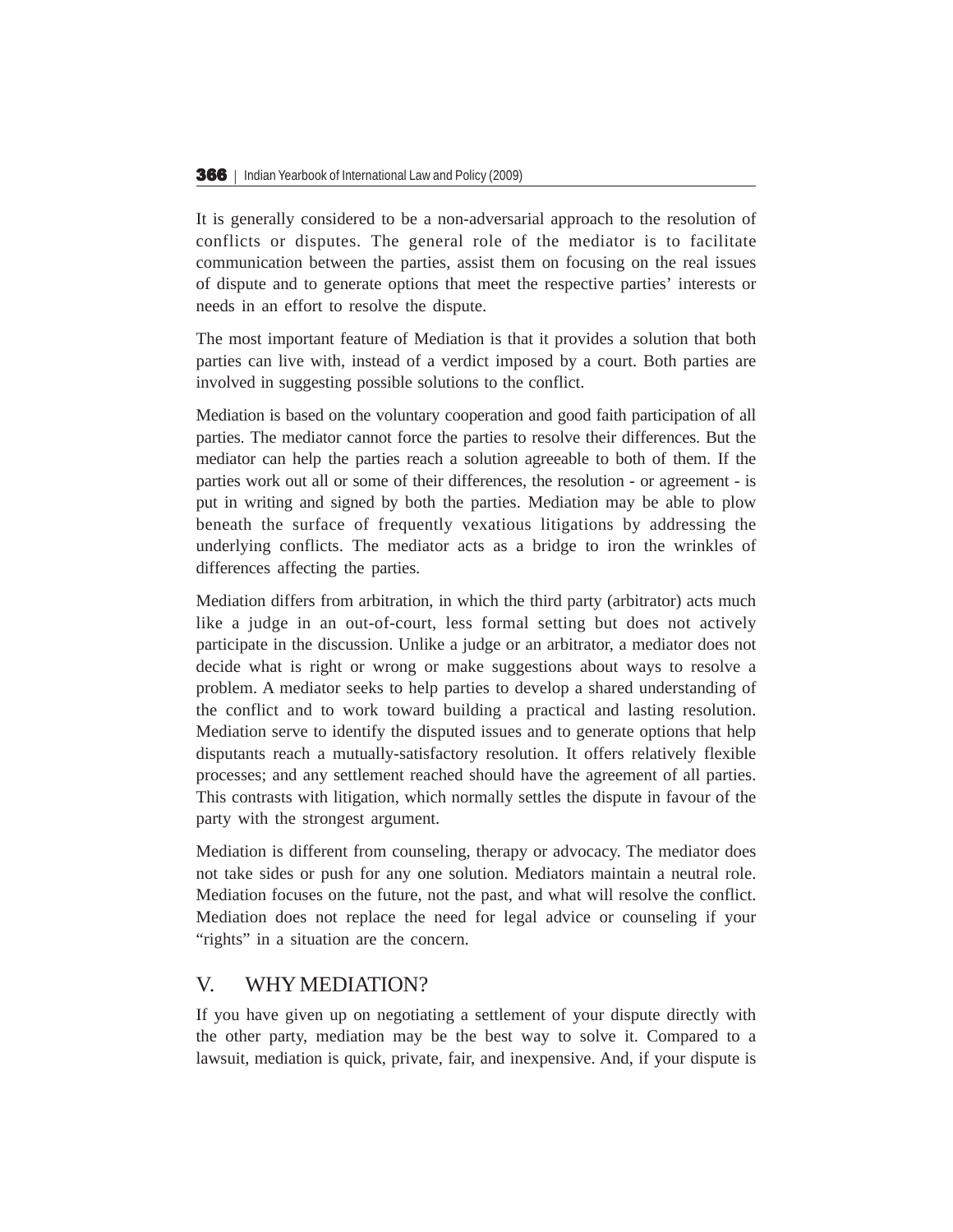with someone that you need to deal with in the future – such as an employer, landlord, neighbour, business partner, or co-parent – mediation will help you resolve your disagreement without destroying your relationship.

In a lawsuit, no matter whether you have won or lost, it is usually a loss. Litigation is public. People lose their sense of privacy. It is slow, it is overburdening. Mediation and other forms of conflict resolution empower people to take control of their own lives and find creative solutions that work for them. Further we avoid the economic disadvantage because we spend so much on litigation.

Abraham Lincoln has said, *"Discourage litigation. Persuade your neighbours to compromise whenever you can… the nominal winner is often the real loser in fees, in expenses and waste of time."*<sup>4</sup>

## VI. ADVANTAGES OF MEDIATION

As mentioned earlier, in addition to the fact that it is voluntary, mediation is a much less formal process than arbitration or litigation. Sessions are usually scheduled at a time and location convenient to all parties. Because the parties are directly responsible for developing the terms of an agreement, they are more likely to keep the agreement. Participants in mediation reach agreements about 80% of the time and keep those agreements about 90% of the time. Even if a written agreement is not reached, parties may lay groundwork for future agreements by opening lines of communication.

Advocates of mediation say that mediation can address each of these issues, namely, diverting cases from court, building bridges between communities and transforming society into a more tolerant, understanding people.

Another benefit is that mediations remain under wraps, whereas court cases are usually in the public domain. The process is also far less intimidating than a courtroom. Most often, the parties feel empowered by the process as they have been directly involved in negotiating the outcomes.

The driving motivation behind mediation is to find a solution. Mediation need not be viewed as a process by which the mediator helps people come to a resolution. It could be viewed as a process by which the mediator helps people go to the next step; whether it is clarifying a thought process, communicating with another person, or simply organizing a person's thinking. The mediator can support and focus the party's thinking.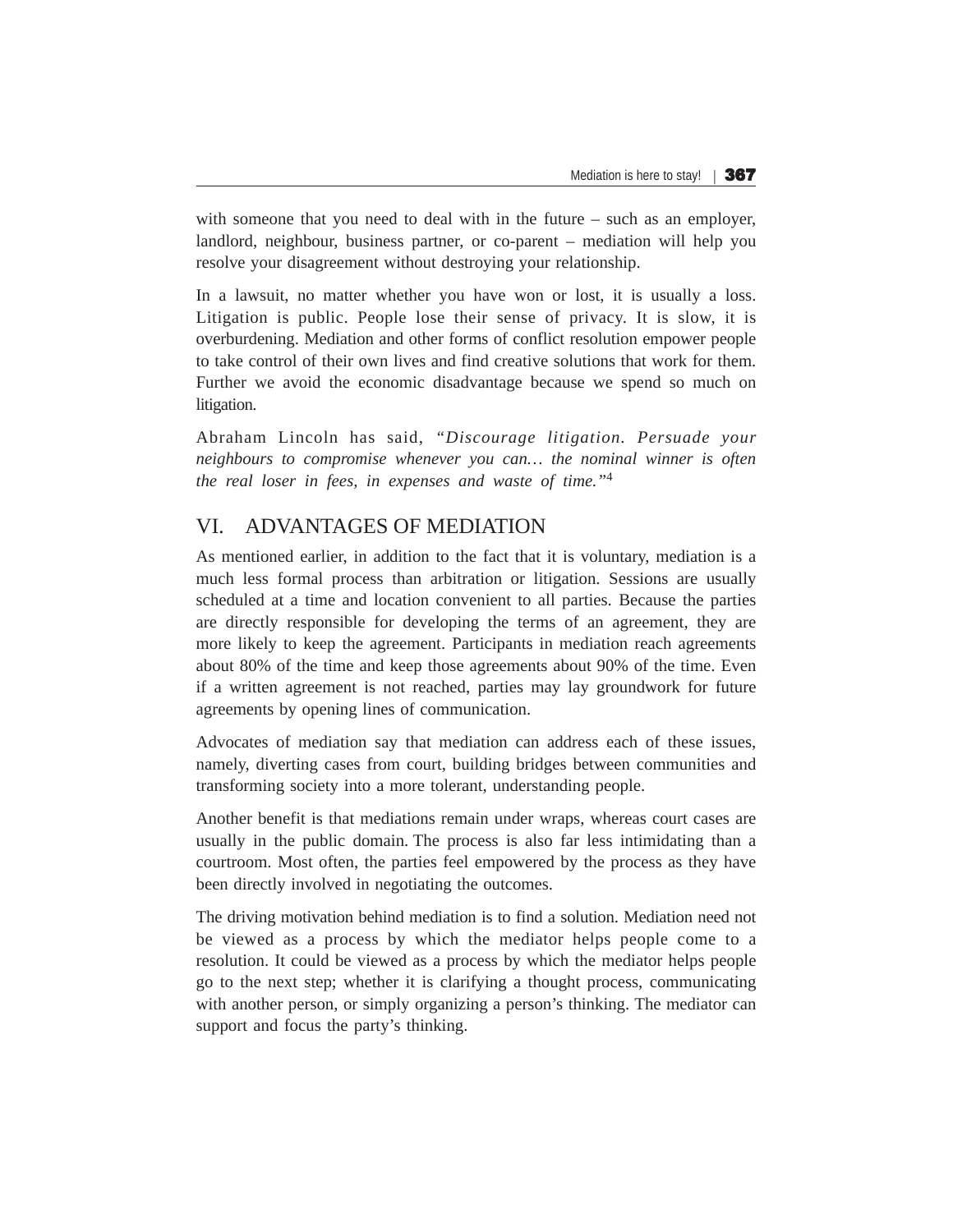#### VII. WHO CAN MAKE A GOOD MEDIATOR?

There is no simple answer to this question. There can be no one predictor of success as a mediator. Successful mediators come from many different backgrounds and have varied life experiences. A competent mediator is an effective conflict manager. Competence depends partly on the type of the dispute and the parties' expectations. It also depends on whether the mediator has the right mix of acquired skills, training, education, experience and natural abilities to help resolve the specific dispute.

A good mediator will probably have many of the following qualities, Overall "people" skills, good verbal and listening skills, ability to think "out of the box", helping people work together as a team, impartial, respect for the parties, the ability to gain the parties' confidence, knowledge of the mediation process, bringing about a balanced approach to control of the process, initiative and the confidence to use it, reflective, trustworthy, dependable, keeping information confidential and the ability to remain calm under pressure.

I have often found that one of the core strengths of a mediator is to have a sense of humour and the ability to use humour appropriately to lighten the tone or refocus people away from a slide into some very unhelpful place. It is a skill that parties appreciate but it is not necessarily one that they think of when they look to appoint a mediator. Apart from the above qualities, knowledge on mediation process, ethical standards and the code of conduct are some of the important norms that a mediator should possess. Before we go further, I would like to give one discussion of mediation in history shortly before world-war II.

"Far East: Mediation: It's Wonderful<sup>5</sup> The war between Thailand and French Indo-China ended last week. The victor was Japan. Nobody had asked Japan to mediate the quarrel, which had gone on intermittently in the swampy jungles along the Mekong River since October, but fortnight ago Tokyo offered its services. When the offer was not immediately accepted, Japan became insistent, threatening. Nipponese warlords insisted that, as "the most stabilizing power in the Far East," Japan alone had the right to settle Oriental differences. Under duress Vichy, then Thailand, accepted.

Last week the stage was set for mediation, Nipponese style. The Japanese cruiser Natori steamed into Saigon harbor. Off the southeast Indo-Chinese coast appeared two Japanese aircraft carriers, two cruisers and two torpedo boats. Planes from the carriers cruised low over the city. At an appointed hour six French and six Thai delegates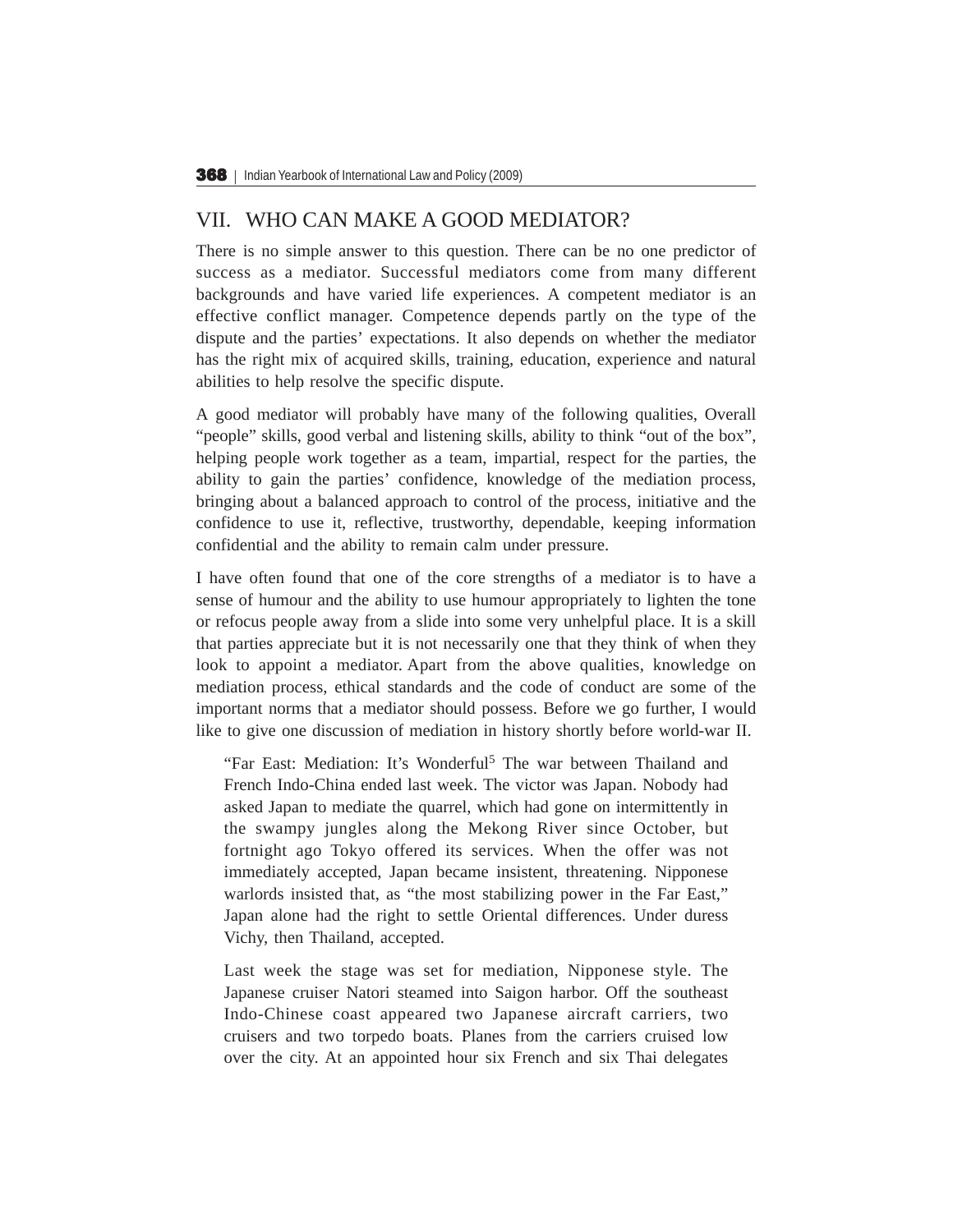were taken aboard the Natori, where seven white-uniformed Japanese officers headed by Chief of the Japanese Military Mission in Indo-China Major General Raishiro Sumita received them with bows and toothy smiles.

Tea was served; then the delegates prepared to mediate. Before either Thailand or Indo-China could present a claim or grievance, Japan handed both a bill for her services as mediator – to be paid in advance. She demanded: a virtual monopoly over Indo-China's production of rice, rubber and coal; a free hand to exploit Indo-China's natural resources; military garrisons along the Chinese frontier; Japanese inspectors at all Indo-Chinese customs houses; a naval base at strategic Camranh Bay and defense concessions at Saigon; air bases throughout Indo-China. From Thailand she demanded a naval base in the Gulf of Siam for a fleet of 15 battleships, cruisers and auxiliary craft. Unless the terms were accepted on the spot, it was intimated, naval units would go into action and invasion of both countries would follow. The delegates signed.

Smiles returned to Japanese faces, tea cups were refilled and an armistice creating a twelve-mile buffer zone between the Indo-Chinese and Thai forces was quickly arranged. Peace talks were postponed for a later meeting in Tokyo, when claims would be settled and peaceful collaboration in the New Asiatic Order discussed.

The bows were deeper and smiles toothier as Japan's mediators sent the delegates ashore."

Reading it now, many mediators may wonder, how this could ever happen. We should understand that people are not born into this world knowing how to solve conflicts. As we grew up we observed others: our parents, teachers, elders, leaders etc. as to how they resolved conflicts. We copied them, imitated them or tried to improve on them and we began to use different strategies out of the different problem-solving methods we saw and copied. But when we were faced with bigger issues, more complicated issues, we found nothing worked to resolve the dispute. But we continued doing the best we could, having no idea there could possibly be other methods that could have more peacefully and successfully resolved our disputes. I firmly believe that to make mediation effective and professional, appropriate training on mediation techniques should be mandatory. If conflict resolution skills and mediation strategies are taught to all people, humanity would be able to live in peace with themselves, each other, and our environment.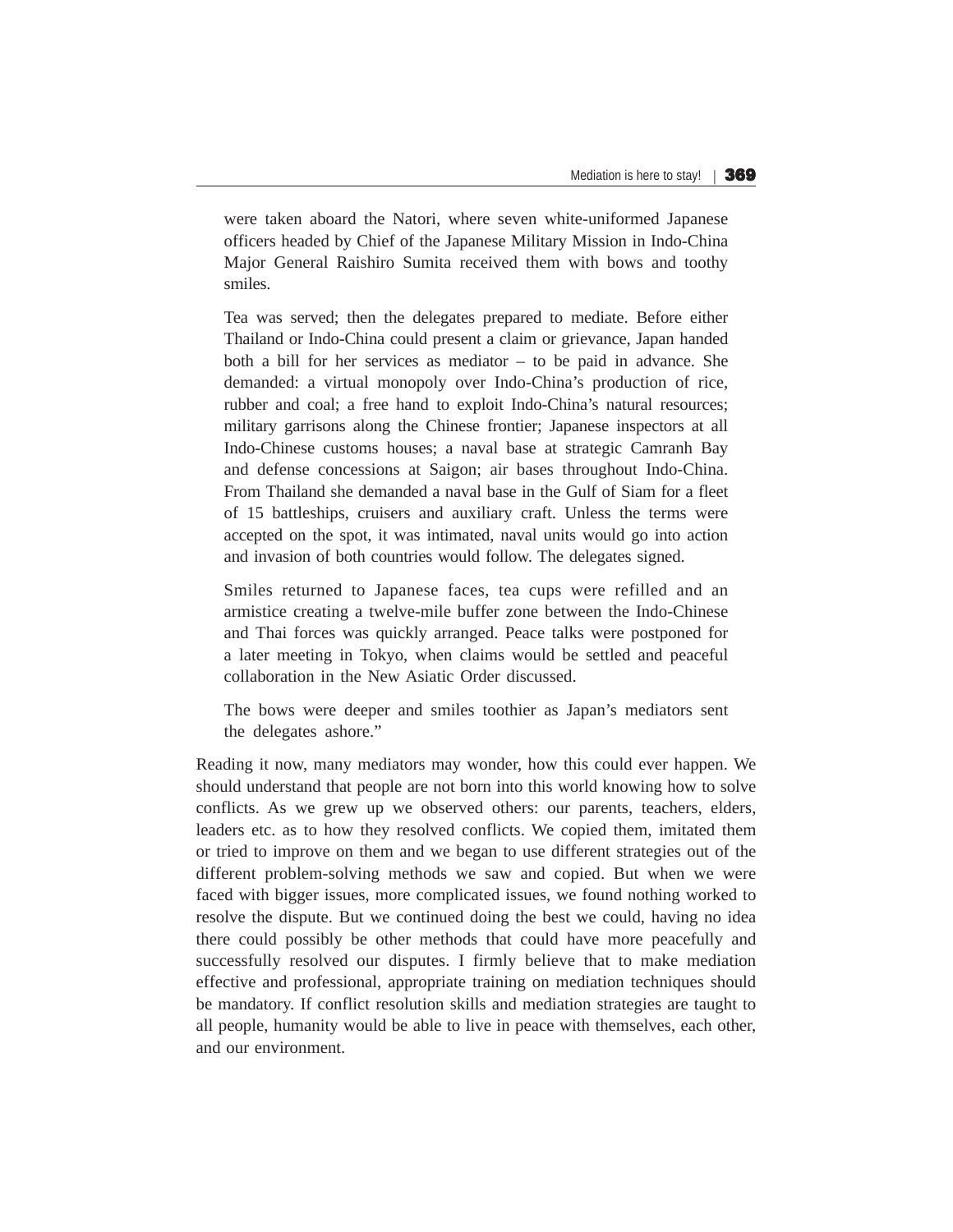Michael McIlwrath, Chairman of the International Mediation Institute at the Hague has stated, *"To emerge as a profession, mediation must be globally understood and accepted; where competent mediators apply transparent high standards, and are instinctively regarded as professionals regardless of their background; where users see mediation as an opportunity and are more inclined to accept than reject a proposal to engage a mediator; where there are enough competent mediators from all cultures and technical fields that the most suitable mediator can easily be identified. The creation of IMI is an opportunity for mediation to leave behind its status quo as a local niche activity and become a truly global profession. But can the leading players drive the necessary changes to the current environment to make it happen?*"6

# VIII. TECHNIQUES OF MEDIATION

## *A. FACILITATIVE STYLE OF MEDIATION*

In a classic mediation, the mediator's mission is purely facilitative. The mediator does not give an opinion on the likely outcome at trial or legal issues, but only seeks to help the parties find solutions to the underlying interests or problems giving rise to the litigation. Generally, in this kind of mediation, the mediator's expertise in the process of mediation, rather than in the subject matter of the litigation, is viewed as paramount. Some mediation professionals view facilitative mediation as the preferred approach because the mediator preserves the principle of complete impartiality by not giving an assessment or prediction of the outcome of the case at trial. A facilitative mediator creates an environment in which parties work together collaboratively as problem-solvers. The mediator uses techniques that place full responsibility for resolving the dispute on the shoulders of the participants.

## *B. EVALUATIVE STYLE OF MEDIATION*

In the evaluative approach, the mediator is more likely to give a view of the case. The mediator's opinion – including, for example, a legal and/or factual evaluation of the case, and sometimes an assessment of potential legal outcomes – is used as a settlement tool. An evaluative mediator assists the participants in breaking impasses by contributing her views of the merits of the legal case, the consequences of failure to settle, and the benefits of particular settlement proposals. For instances, if each side has strongly conflicting views of the legal merits, the neutral might try to break the impasse by giving an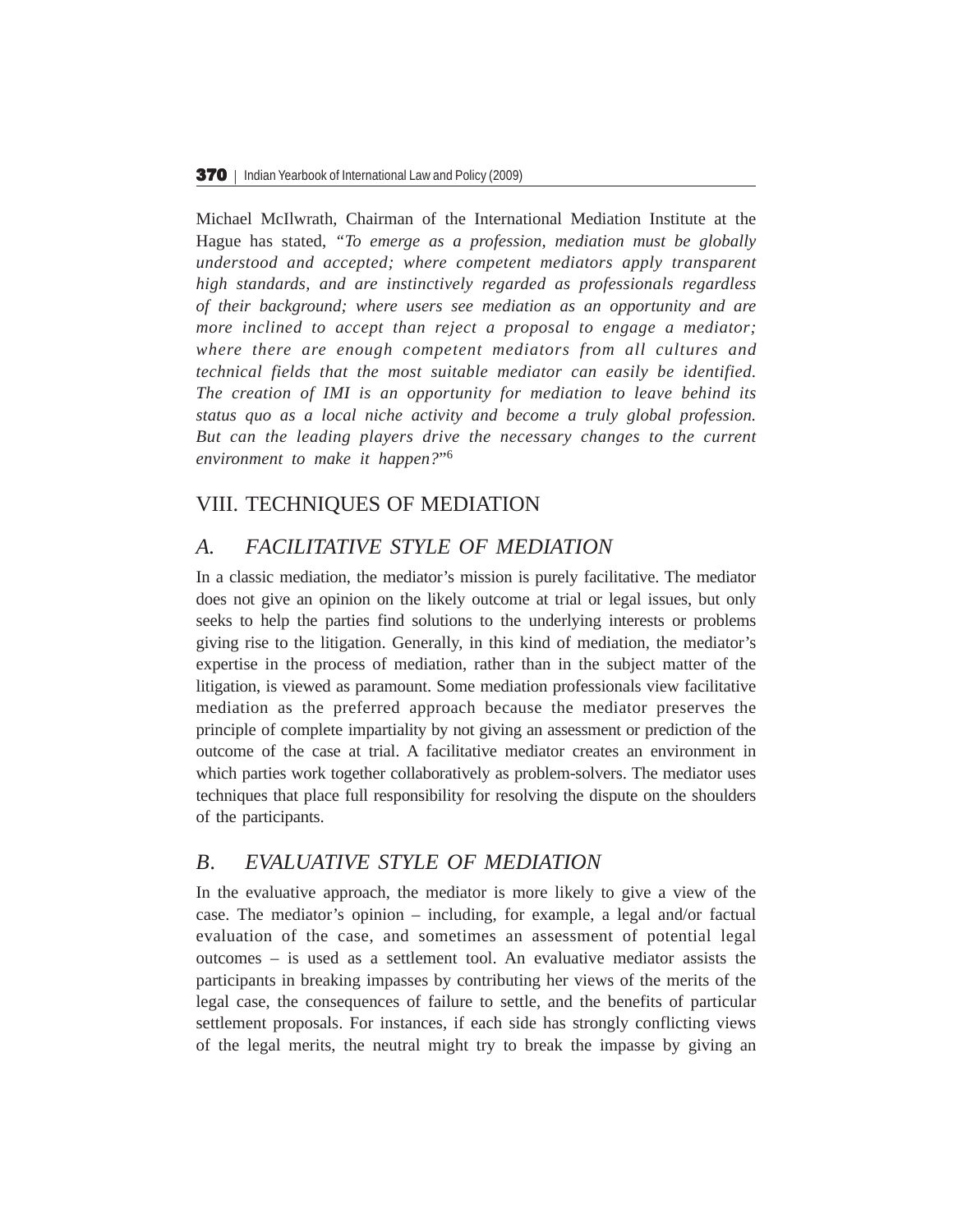evaluation of the merits of the dispute. By predicting the likely outcome in the adjudicatory forum, the neutral gives the participants a basis against which to assess the attractiveness of emerging options for settlement. If the case is not settling, the neutral might suggest how failure would impact on the interests of each party. If each side has strongly conflicting views of the benefits of a particular settlement proposal, the neutral might give an assessment of how the proposal benefits each side. The neutral might even present a proposal for adoption by the participants. This approach generally requires mediators who are experts in the subject matter of the case. Most evaluative mediators also consider the interests of the parties in attempting to facilitate a settlement. Many mediators blend facilitation and evaluation, applying each approach in varying degrees at different times during the mediation process, depending on the needs of a given case.

There is a third model, which is also popular, called the Transformative style. In their 1994 publication, "*The Promise of Mediation*",7 Robert A. Baruch Bush and Joseph Folger explicitly outlined a framework for the practice of transformative mediation. As stated earlier, problem-solving mediation is aimed at resolving specific disputes between parties and coming up with a mutually acceptable solution to the immediate, short-term problem. In problem-solving mediation, the mediator normally plays a very active role in guiding the process. Instead, Bush and Folger proposed that mediation can effect much deeper changes in people and their interpersonal relationships, beyond just remedying a short-term problem. They proposed a way of practicing mediation that seeks to address deeper levels of social life. In the preface of their seminal work, they stated that, "mediation's greatest value lies in its potential not only to find solutions to people's problems but to change people themselves for the better, in the very midst of conflict." By employing a specific perspective on mediation practice as well as specific techniques, they believe mediation possesses the power to change how people behave not only toward their adversary in a particular conflict, but also in their day-to-day lives thereafter. Mediation, in their opinion, can transform individuals. For mediators who adhere to the framework of transformative mediation, achieving this type of long-term change is more important than solving a specific problem between parties.

Typically, settlement-oriented mediation is not considered successful unless a settlement is reached. Transformative mediation, however, is successful if one or both parties becomes empowered to better handle their own situation or the parties better recognize the concerns and issues of the other side. Transformative mediation is a relatively new concept, though many mediators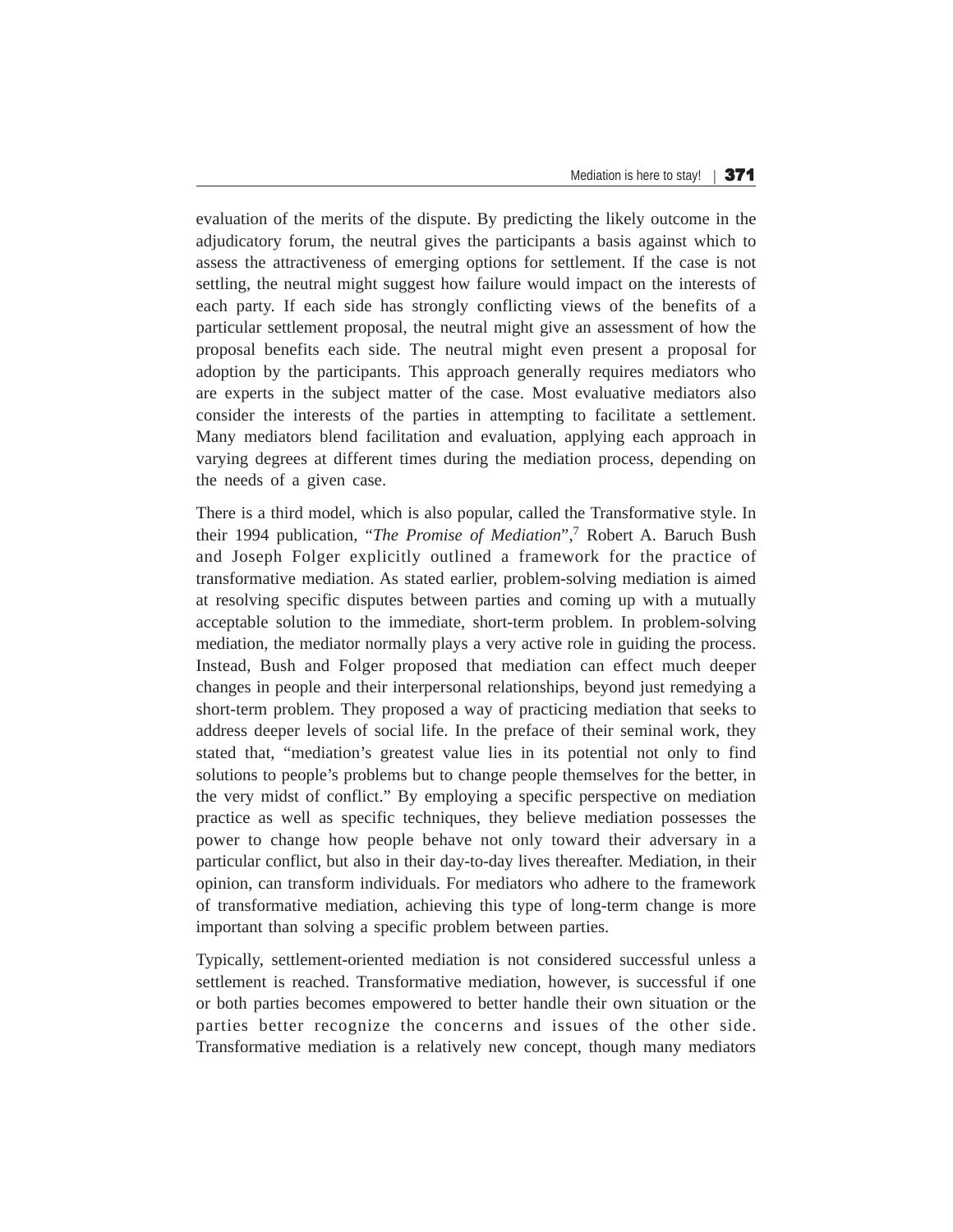had been acting in this way for a long time, but did not have a name for their style until Bush and Folger defined transformative mediation as a concept. Because empowerment and recognition are phenomena that happen to people, the transformative approach is usually thought to be useful in interpersonal conflicts such as family conflicts, conflicts between neighbors, and conflicts between co-workers.

### IX. INDIAN PERSPECTIVE

### *A. HISTORY*

Mediation is not something new to India. Centuries before the British arrived, India had utilized a system called the *Panchayat* system, whereby respected village elders assisted in resolving -community disputes. Such traditional mediation continues to be utilized even today in villages. The mediator, an expert in the process of dispute resolution, controls the proceedings, much like a tribal chief serving in the role of peace-maker. But under the ancient methods if mediation failed, the same person was authorized to render a binding decision.

Another dispute resolution pro-cess, *lok adalat,* has received more favorable attention since its re-intro-duction in the 1980s. Originally, *lok adalat* was an ancient method for dispute resolution used by tribal people. The Legal Services Authority Act (1987) promoted the resurgence of *lok adalat* to provide litigants with the -means to resolve their disputes early and affordably. The ancient concept of settlement of dispute through mediation, negotiation or through arbitral process known as "Peoples' Court verdict" or decision of "*Nyaya-Panch*" is conceptualized and institutionalized in the philosophy of *Lok Adalat*. In essence, *lok adalat* may be compared to settlement con-ferences as they are traditionally con-ducted in the United States, except that the neutrals in *lok adalat* are senior members of the Bar.

Mediation is, in fact, the oldest and historically most effective way that societies have resolved their differences outside of resorting to the courts or violence. Today, it is has become the new buzzword in law.

### *B. PRESENT SCENARIO*

According to recent statistics, in India, the judge population ratio is 12 - 13 judges per million. This is the lowest in the world, as compared to 135 to 150 per 10 lakh people in advanced countries. A study conducted by the Ministry of Finance reveals that at the current rate it will take 324 years to dispose of the backlogs of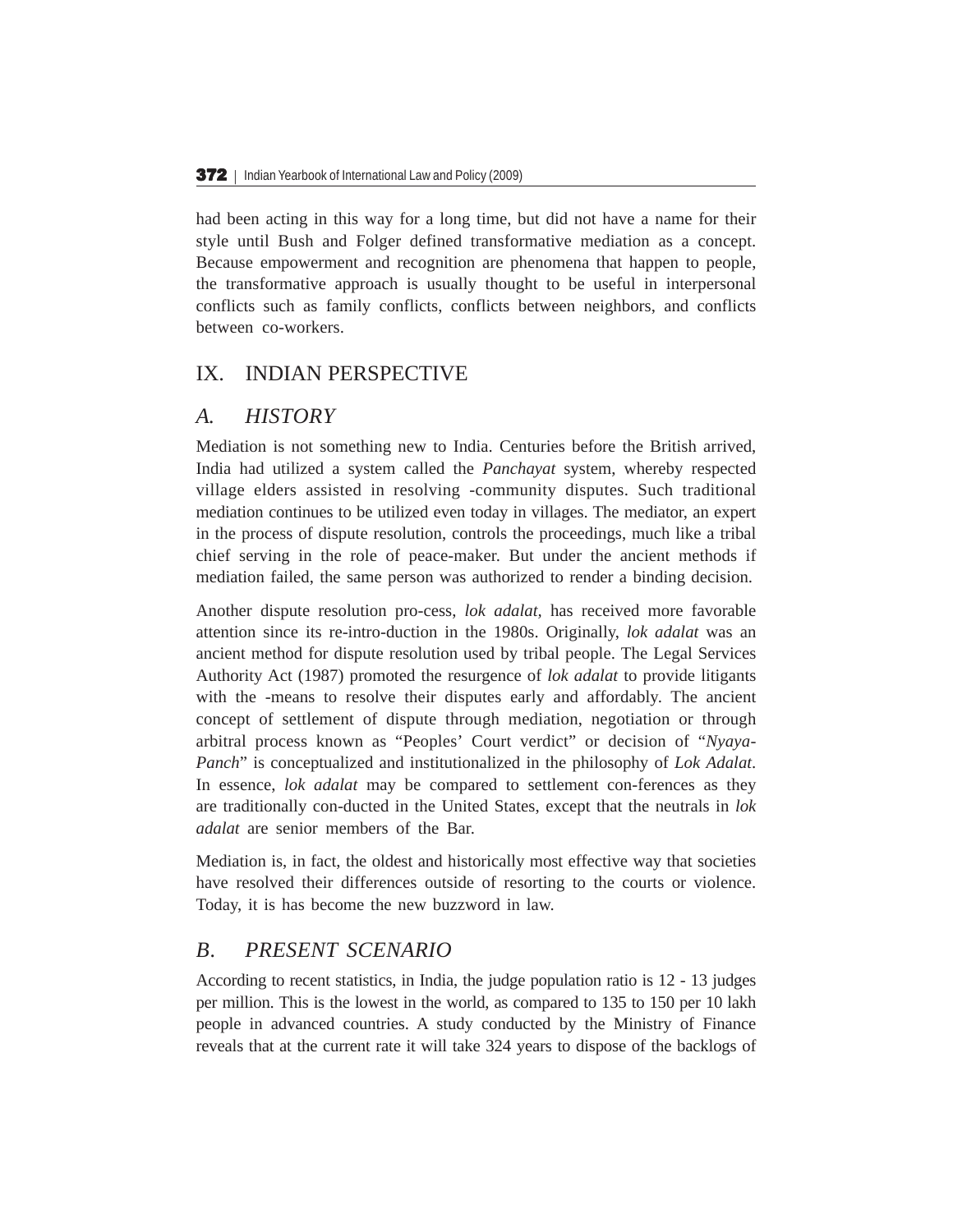cases in Indian courts.8 "*California's population was almost touching 38 million. In India, that's the number of cases pending in courts across the country*"9 – providing this peculiar comparison was none other than the Chief Justice of India, Mr. Justice K G Balakrishnan.

The denial of justice through delay is the biggest mockery of law, but in India it is not limited to mere mockery; the delay in fact kills the entire justice dispensation system of the country. The legal system is simply not equipped to handle the number of cases filed. It is often said that litigation is an unwelcome houseguest that stays for years or decades together. This has led to instances of people settling scores on their own, resulting in a growing number of criminal syndicates and mob justice at least in some parts of the country reflecting the frustration of the people and loss of confidence in the rule of law.

A recent study also concluded that 70 percent of the "winners" in litigation were unhappy in the end. One can safely assume that close to 100 percent of the "losers" in litigation were also unhappy. To make rule of law a reality, the arrears will have to be reduced. Speedy justice is an assurance extended to a citizen under the right to life guaranteed by the Constitution.

The present India faces corruption, dowry death, rape, thugs and dacoit, thefts, unemployment problems like suicide, drugs which also leads to social insecurity and anarchy. As per National Crime Record Beaureu, New Delhi the total crime recorded in India in the year 2006 is 5102460 which forms 455.7 % of the total IPC crimes recorded. These figures can form only a part of the reported cases. In many places in India people are so uneducated that they are scared to call for legal aid and so many fades away as unreported deaths/crimes. This is almost 3-4 times higher than the rates of crimes in Foreign Nations. The Prison Statistics (2005) of the country shows alarming results of 358368 inmates against the capacity of 246497 in 1328 prisons. Whether it is due to the lack of proper legal system or social systems and customs prevailing, it is high time to find a solution for it.

# X. ROLE OF MEDIATION

The legal system rarely takes the psychological or emotional factors of either party into account. Litigation is said to be cold, hard, and uncaring. Both parties are instructed not to talk to each other and neither side gets to voice their concerns. Mediation uses the psychological power of empathy to create mutual understanding between parties to address concerns, promote emotional healing, and preserve ongoing relationships.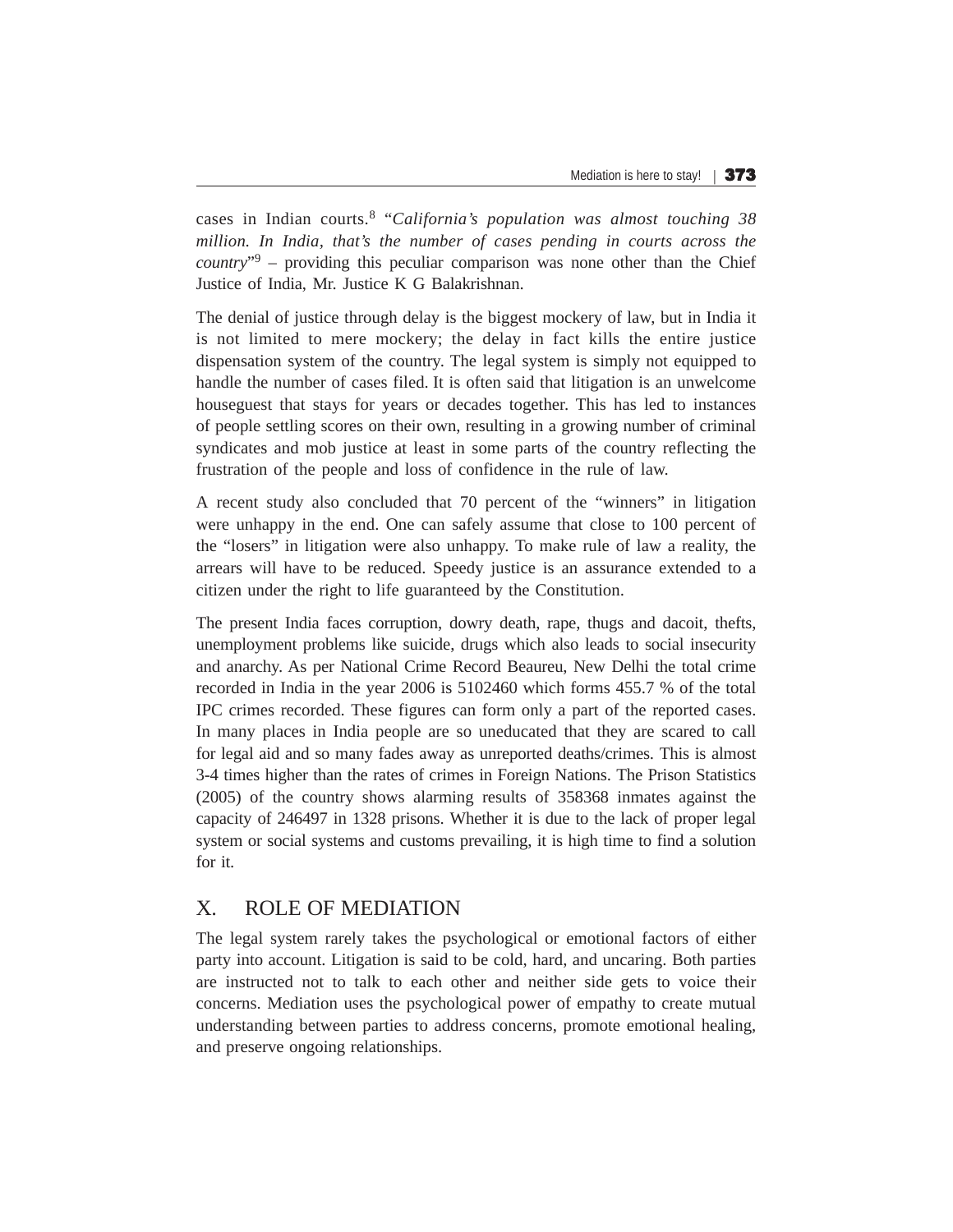The role of mediation is not confined to bring in social harmony but also communal harmony. The development of a more proximate, indigenous mediation mechanism will help to prevent deeply rooted conflicts from erupting into communal violence. Mediation seeks to handle such situations more effectively than the courts which end in a win for a section at the expense of the other section. However in the case of mediation, it is a win-win situation that is involved which benefits both sections. Here again, the aspect of peaceful and amicable settlement of disputes becomes the best way to tackle such sensitive and volatile issues affecting the people at large. Mediation also helps in restorative justice through its variety approaches and restoring the offender in community by giving correctional practice thereby giving everyone a second chance. Sometimes victims of crime need answers and apologies more than they need to know perpetrators are being punished; and sometimes offenders need to find out just who they've hurt to realize what they've done is wrong. There is no conflict without emotion. There can be no resolution of a conflict without addressing the underlying emotions that gave rise to it and sustained it.

Matrimonial disputes can shake the entire social fabric of existing families. They have such an effect upon the society and impact the whole society as such. Such matrimonial disputes arise mainly out if minor differences which seeks adjustment from husband and wife or even parents. These disputes when coming to the court will assume such dangerous proportions that leads to an adverse result. It is essential for the sustenance of a family which has been declared by many international conventions as the basic fabric of the society. It is here the role of mediation comes to the forefront. Through mediation such minor differences are solved amicably even before attaining dangerous proportions.

Through the confidential private meetings with the parties, the mediator is able to understand the needs of the party and the mediator assists the parties to arrive at a "win-win" situation and thus not only resolves the problem but also strengthen the relationship among them. This avoids hostility within the community and improves harmony. A conflict free environment makes the community more focused, optimized and disciplined by setting up standards and values and principles. Mediation helps to maintain peace and solidarity among the members by facilitating settlements among conflicting parties.

### XI. COMMUNITY MEDIATION

The roots of community mediation can be found in a community which is concerned to find better ways to resolve conflicts, and efforts to improve the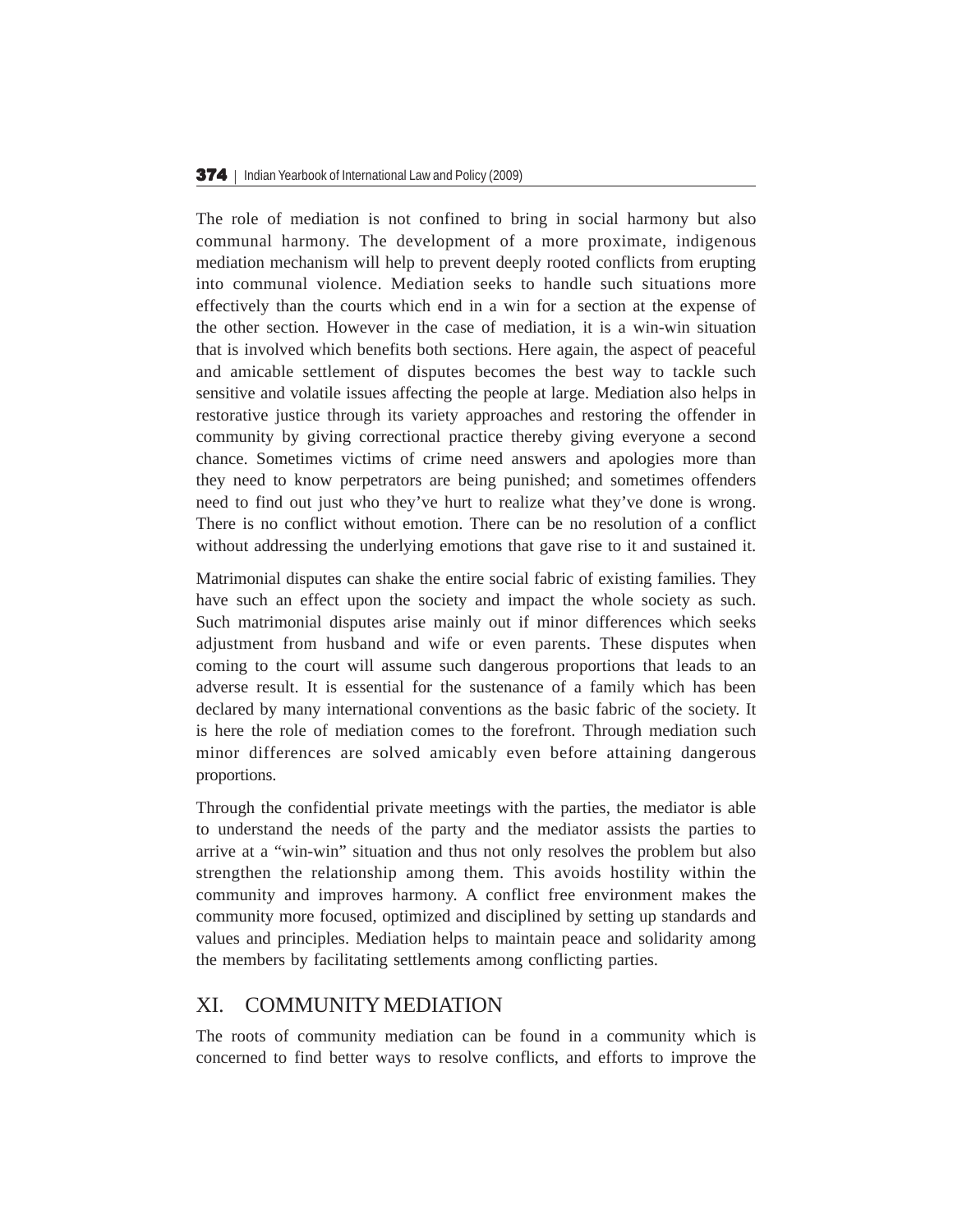system. It gives people in conflict an opportunity to take responsibility for the resolution of their dispute and control of the outcome.

But where do people go to get the problem resolved by mediation? The system has to be authentic, legally acceptable and the mediators should be trained and under ethical guidelines and review. Even though, presently there are courtannexed mediation centres, they cater the requirements of litigants, whose cases are pending before courts and referred to the centre. Where do people find good mediators, who can assist the parties to settle the issue before it aggravates to a litigation? Moreover the system should function as a vehicle to create harmony in the society and promote legal compliance in general.

Community Mediation service should not be too late or too remote from the community level to nip the budding emergence of conflicts. It is in this context that the Indian Institute of Arbitration & Mediation (IIAM) thought of the possibility of establishing Community Mediation Clinics as an inexpensive option. The motto is; *"Resolving conflicts; promoting harmony."*

IIAM Community Mediation Service will serve as a mechanism in bringing into the consciousness of the society the effectiveness of grassroots-level arrangements to bring forth harmony in community, providing a safe environment for people to air grievances to reach a peaceful resolution. Community mediation means neighbours helping neighbours to solve problems and resolve disputes.

Setting up of Community Mediation Clinics in all villages of each state with a view to mediate all disputes will bring about a profound change in the Indian Legal system. Conflict management programs with the formation of such centres will serve to defray tensions in societies and prevent them from erupting into violence. It is also a process that can mould a more peaceful society. Community Mediation Clinics enhances access by helping to bring justice to the society. It aims to prevent the underlying conflict (or the need to go to court) and advance compliance with the law in general. People would get a platform near home to settle their cases without the trappings of a court. It helps preserve relationships by avoiding the embarrassment of being hauled into court, and by giving people the opportunity to air concerns that a court would rightly ignore when evaluating a legal claim. Through a system that resolves disputes before it requires adjudication, it is hoped the legal system will be freed up to deal with more serious cases.

The Mediation Clinics would function with an efficient team of mediators who are selected from the local community itself. The people so selected would be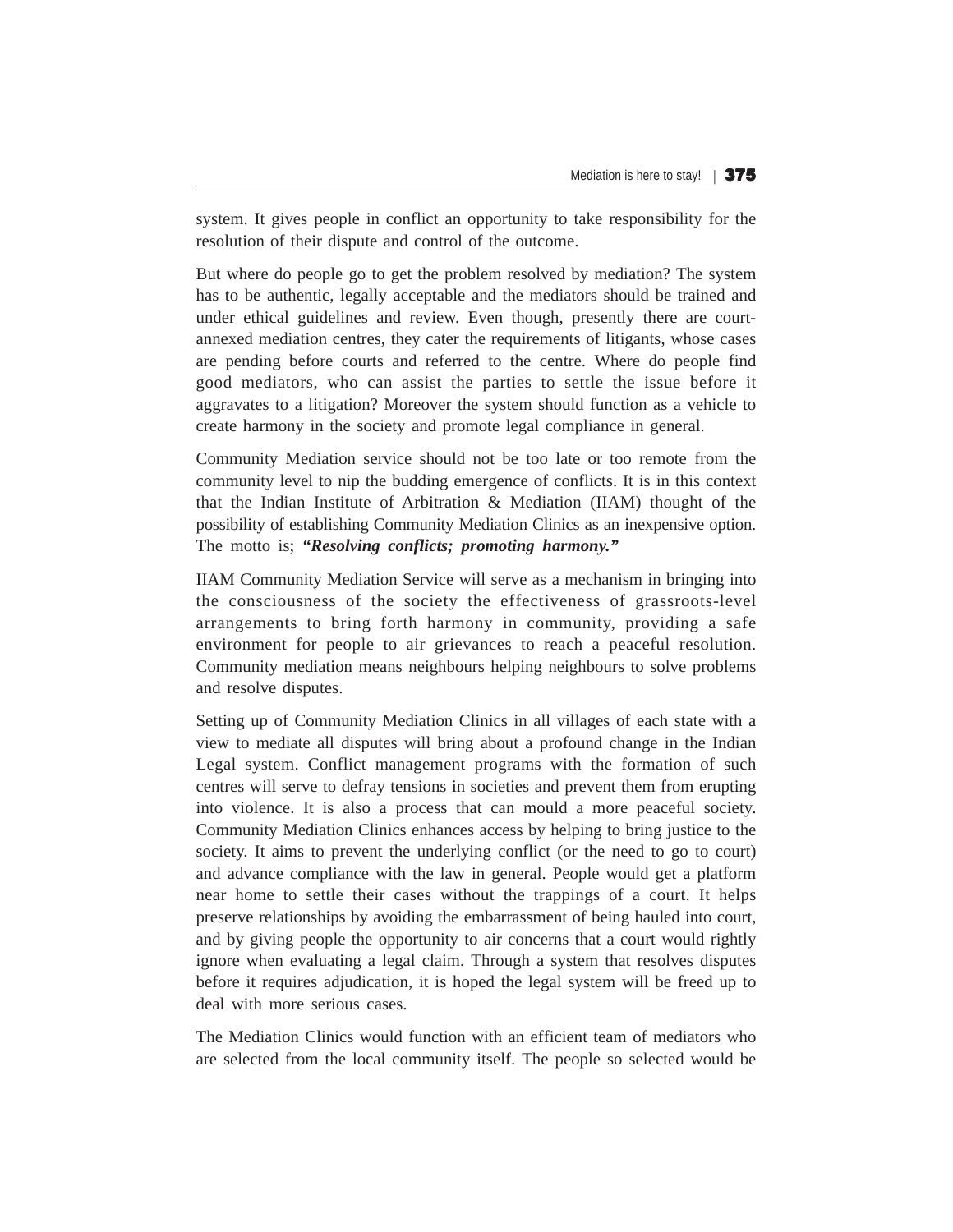given an orientation program by IIAM, and a certificate of recognition would be issued. IIAM will also implement high standards of ethics as laid down by the International Mediation Institute (IMI), The Hague, Netherlands (which has endorsed the IIAM Community Mediation Service). The mediators so selected will be persons who will be having a good repute in the local area to whom people shall have faith because of his/her integrity and sense of fairness in public dealing; and shall include educated youth, ladies and elders. People having experience in dispute resolution and community interactions will be preferred. Peacekeeping is a profession and can be a vocation. It is a belief, a value and a way of life. We have many people in our community who believe in peace and practice peace making.

IIAM Community Mediation Service has the potential to shape powerful conflict transformation partnerships. Such approaches often have the power to heal even profound social wounds, so that the system can become a vehicle for creating a loving and caring world.

We are mindful that cultural "clicks" do not happen overnight. We must devise workable ways of implementing them and build broad public support for those changes. As Mahatma Gandhi has said, *"There is not a single virtue which aims at, or is content with, the welfare of the individual alone. Conversely, there is not a single moral offence which does not, directly or indirectly, affect many others besides the actual offender. Hence, whether an individual is good or bad is not merely his own concern, but really the concern of the whole community, nay, of the whole world."<sup>10</sup>*

While launching the IIAM Community Mediation Service, the Chief Justice of India, Hon'ble Mr. Justice K.G. Balakrishnan had hoped that Community Mediation Clinics could be established in at least 100 villages by 2010 and in every village by 2015. Such peace building processes could be greatly strengthened if organizations, people and society join together and cooperate. As a business opportunity and simultaneously to fulfill the Corporate Social Responsibility, we urge corporate houses, public spirited individuals, associations and clubs to join in implementing the IIAM Community Mediation Program, which has a clearly defined mission and a vision statement, combined with a sound implementation strategy and a plan of action firmly rooted in ground realities. We can join together for an enduring process of positive social transition.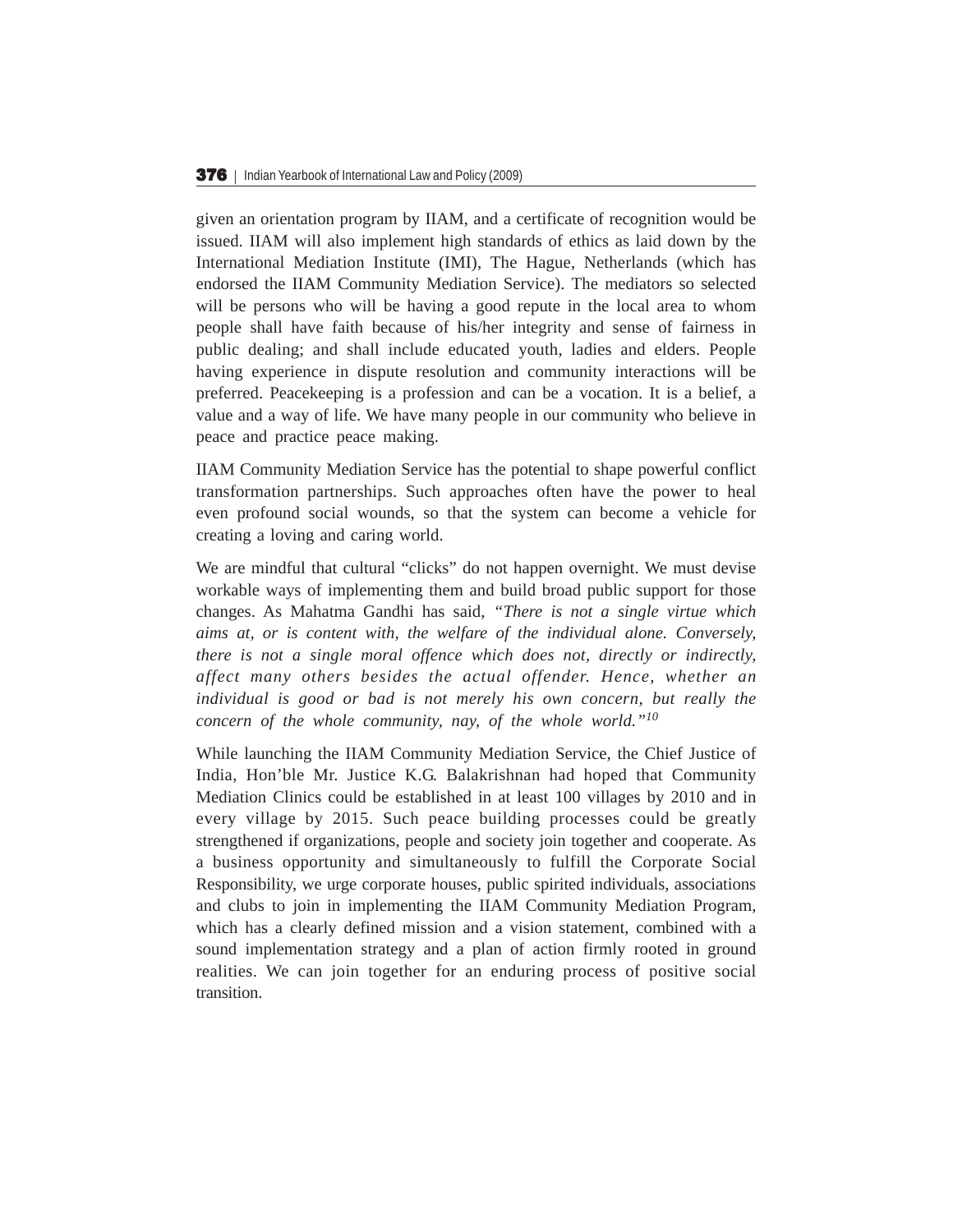# XII. CONCLUSION

India has huge potential to become an economic superpower. Its population stands at over a billion, making it the second largest population in the world. The middle class alone is greater than the population of the United States or the European Union. India is also the fourth largest economy in the world and has the second largest GDP of developing countries. But in spite of all this, India has failed to live up to expectations, and foreign investment has not been as high as expected. No amount of prosperity or development is either possible or worthwhile, if it is not accompanied by social infrastructure, one of which is a good legal system and an efficient dispute redressal mechanism, which provide the citizenry the assurance that they live under the protection of an efficient legal regime.

The expectations of parties of legal services are changing. The new requirement is "resolution" and not "litigation." Mediation is now being projected as a truly global profession. ADR is thought of as the alternative to going to court. Yet, a good case can be made that one or more of these so-called "alternatives," especially mediation, have become the commonly accepted way of resolving legal disputes and that going to court is now the true alternative. Inevitably, negotiation and mediation are becoming the most commonly accepted vehicles for the resolution of lawsuits in the United States and perhaps around the world.

So let us welcome the new world of dispute resolution and the new alternatives!